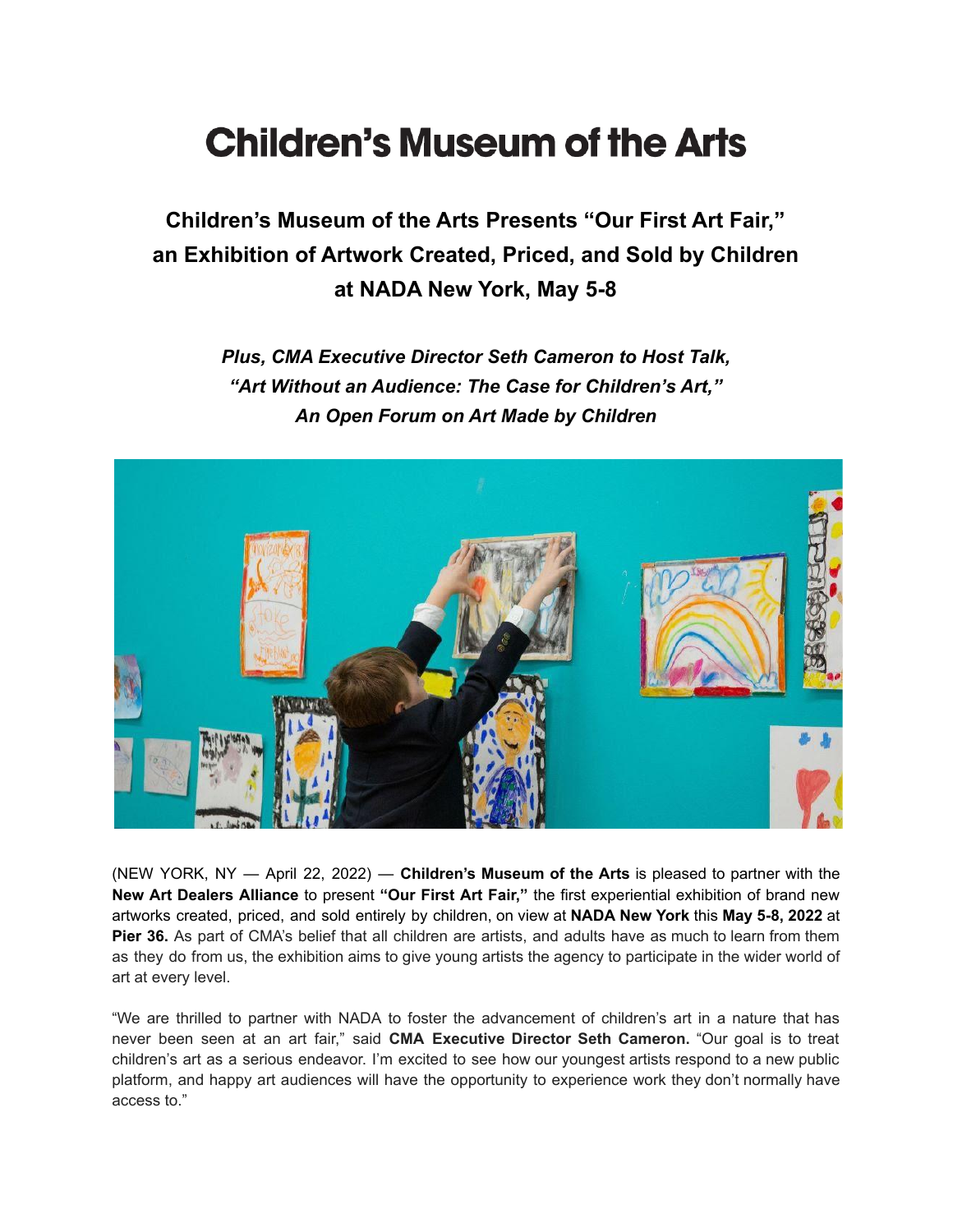For the exhibition, kids around the world will be invited via an [open](https://docs.google.com/forms/d/e/1FAIpQLSei6h30USYhz-jOz4neTddQwagzRrlxGOrCW_zT5-LscT2OKQ/viewform) call to create their own original artworks, set their price, and showcase their work at CMA's booth at NADA New York. If their work sells at NADA, children will receive the money, however, any artworks that do not sell will automatically become part of CMA's one-of-a-kind permanent collection of art made by children from around the world.

In addition to the open call, CMA will be on site at NADA New York with art-making materials for children that may not have the time to submit a work, giving all children the opportunity to create their own masterpieces on-site and add it into the exhibition at the fair.

CMA will also participate in **NADA Presents**, NADA's signature programming series of conversations, performances, and events. On **Friday, May 6** at **5:30pm**, CMA Executive Director Seth Cameron will host **Art Without an Audience: The Case for Children's Art,** an open forum discussion that encourages participants—young and old—to join in on the conversation around children's art. Using examples from the museum's open call, audience members are encouraged to ask: What kinds of audiences can children's art create? What kinds of institutions can children's art influence? How can taking children's art seriously reframe our received ideas of the historical canon? And how can we reimagine arts education beyond the bounds of traditional pedagogical hierarchies? Artists of all ages are encouraged to participate.

The partnership between CMA and NADA further exemplifies both organizations' shared commitment to radical, community-focused initiatives. CMA will be one of over 100 galleries, art spaces, and non-profit organizations participating at NADA New York.

If you are interested in registering for a press pass to NADA New York, please email Ali Rigo at [nada@culturalcounsel.com](mailto:nada@culturalcounsel.com)

## **ABOUT CHILDREN'S MUSEUM OF THE ARTS**

Children's Museum of the Arts (CMA) unites children and artists to create and share ambitious works of art with their communities and the world. Born out of an artist's SoHo studio in 1988, the museum has built a living collection of over 2,000 works by children from over 50 countries dating back nearly a century, while connecting young New Yorkers to art and artists. In 2021 CMA's Executive Director Seth Cameron established The Look Make Show, the first digital commons specifically designed for child-artist-centered learning.

## **ABOUT NADA**

Founded in 2002, the New Art Dealers Alliance (NADA) is a not-for-profit 501c(6) collective of professionals working with contemporary art. Its mission is to create an open flow of information, support, and collaboration within the arts field and to develop a stronger sense of community among its constituency. Through support and encouragement, NADA facilitates strong and meaningful relationships between its members working with new contemporary and emerging art. In addition NADA hosts annual art events in Miami and New York, including NADA Miami, NADA New York, and NADA House.

## **PRESS CONTACTS**

Ali Rigo Senior Account Executive, Cultural Counsel ali@culturalcounsel.com